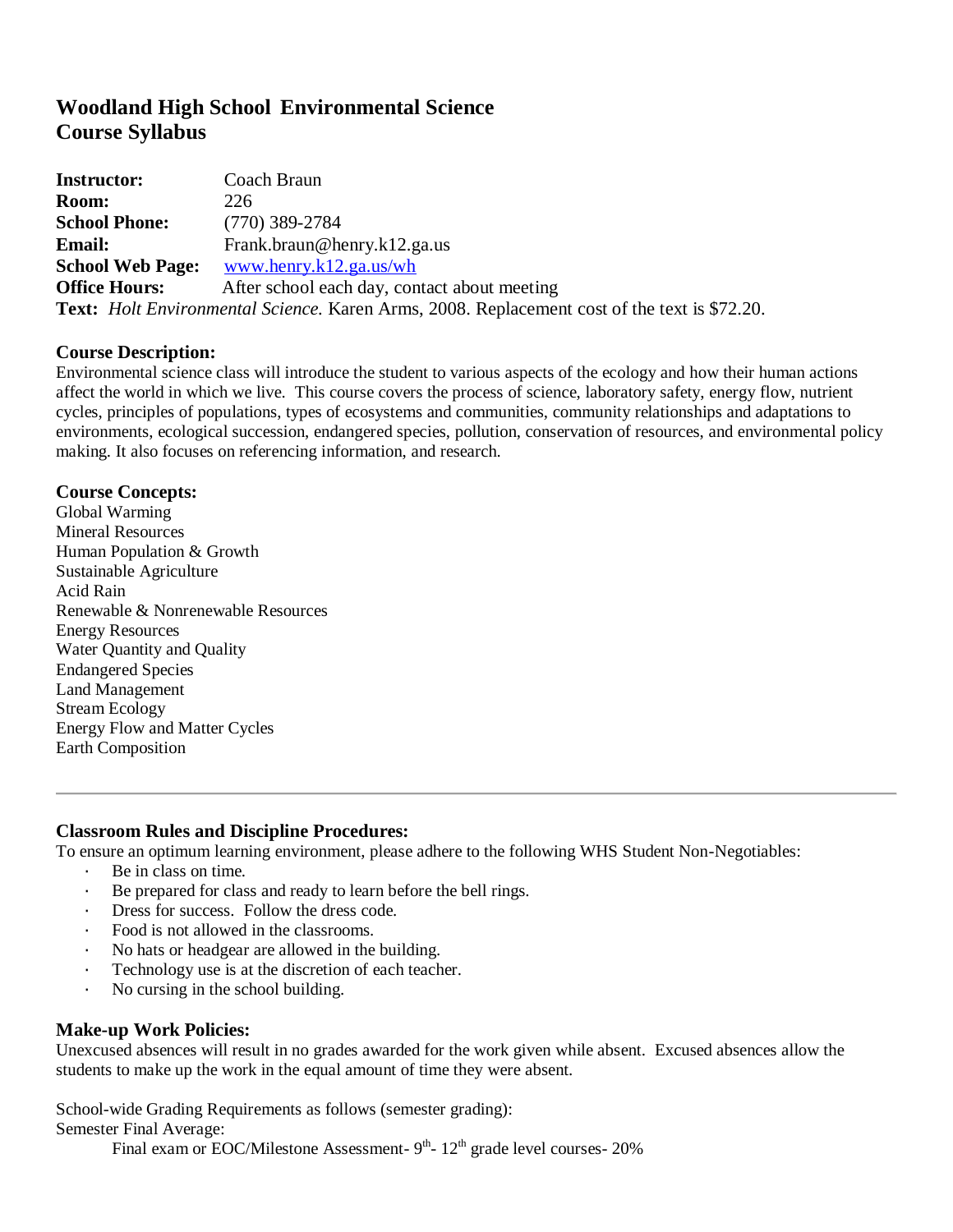Practice Work (examples include: classwork, homework, formative assessments): 40% Assessment Tasks (examples include: quizzes, labs, summative assessments, major tests/projects): 40%

\*Grades for each 9 week grading period will include a minimum of the following: 3 tests in the Assessment Task category, 3 labs/quizzes in Assessment Task category and 9 Practice Work grades.

# **Academic Integrity Policy:**

Academic integrity is a fundamental value of quality education; therefore, Woodland High School will not tolerate any acts of cheating, plagiarism, or falsification of school work. Should it be determined that an academic integrity violation has taken place, the school reserves the right to assign a grade of a zero and submit a disciplinary referral to the appropriate Assistant Principal. The school also reserves the right to remove or suspend enrollment in any Advanced Placement/Honors classes as well as Academic Honor Societies.

# **Laboratory Safety:**

A separate Lab Safety Contract will be provided for review and signature by both student and parent. It must be signed by both parties and returned before the student can participate in lab. Failure to adhere to the safety regulations during a lab will result in immediate removal from the lab, loss of grade and possible disciplinary actions according to the offense.

# **Materials Needed:**

Three-ring binder Notebook paper Index cards Pencil or pen Colored pencils **Highlighters** 

## **Technology Information:**

All students will sign the computer use form provided by Henry County Schools and adhere to the WHS classroom policies related to technology.

"Remind" application for parent and student reminders: Please text @d4ccbg to 81010 to receive occasional reminders and updates. Parents/guardians and students are both encouraged to join!